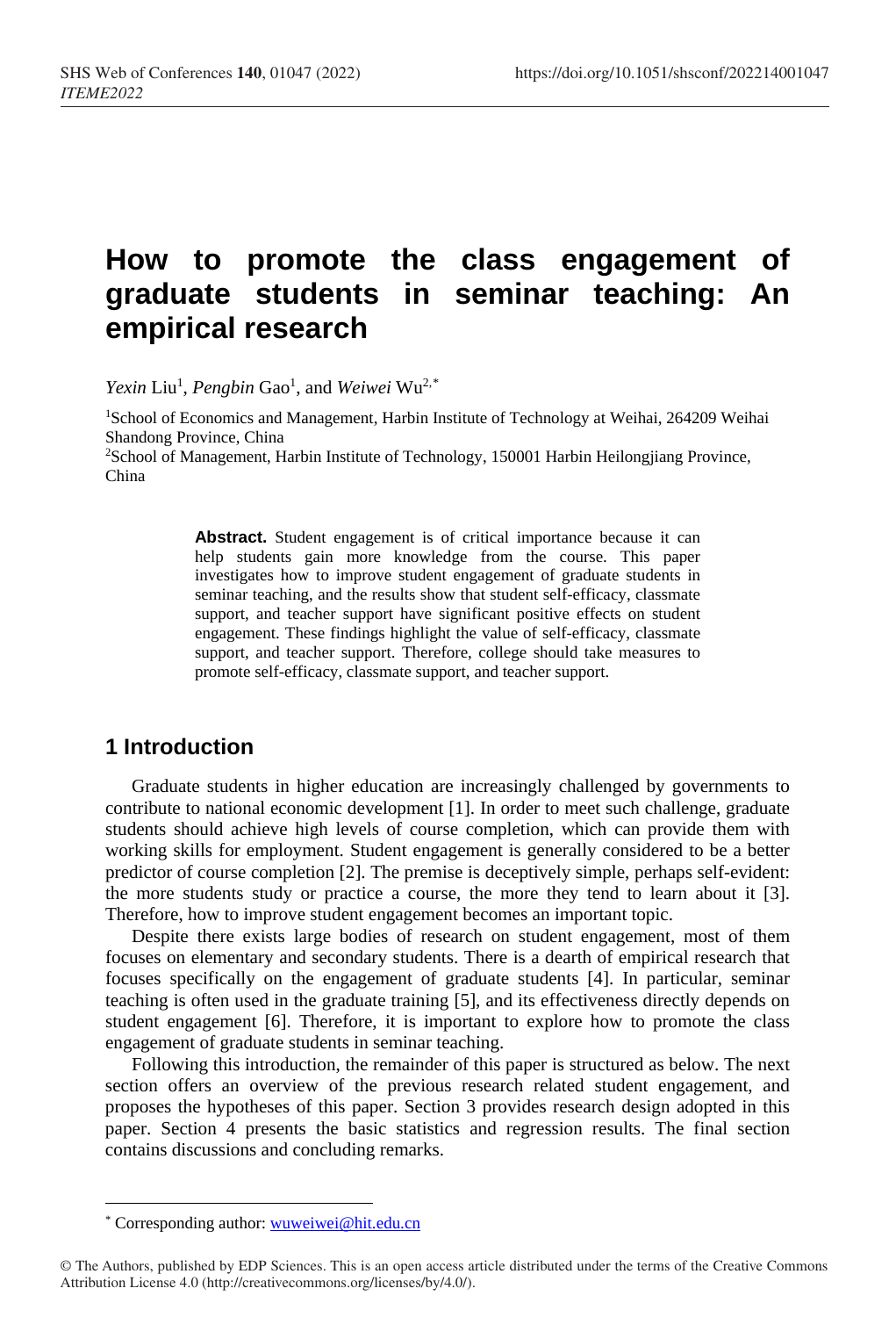# **2 Literature review and hypothesis development**

#### **2.1 Student engagement**

Student engagement is an acknowledged way to improve the outcomes of learning. Student engagement can be simply defined as the time and effort students devote to the course activities [7]. Student engagement takes many forms, and behavioral engagement, affective engagement, and cognitive engagement are the most important three forms [8]. Behavioral engagement consists of students' involvement in course activities, which includes positive conduct, involvement in learning, and participation in other related activities. Affective engagement is comprised of students' attitudes, interests, and values particularly related to positive interactions with faculty, staff, students, academics, or the institution. Cognitive engagement stresses students' investment in learning and motivation to learn. Overall, students with high levels of engagement may show initiative in learning, demonstrate intense effort and concentration, and express positive emotions during learning [9]. Although student engagement is complex, it is argued that enhancing students ' motivations can be an useful way to enable students to engage in [10]. This can be achieved by student and teacher respectively.

#### **2.2 The effect of student self-efficacy on student engagement**

There is a view that education is about students constructing their own knowledge [11]. This assumes that students are their own learning agents. Self-belief is reported as a key attribute in motivation, and thus it can be a motivator for engagement. Student self-efficacy is a situation-specific belief that students have on their ability to organize and execute the actions required to learn and master tasks and assignments at a satisfactory level [12]. According to Bandura (1980), individuals' behavior is affected by outcome expectations [13]. Outcome expectations are referred to the judgment individuals make about the likelihood of behaviors that would lead to certain outcomes. However, individuals would not produce behaviors unless they held the self-belief that they are capable of doing so [14]. Therefore, the more students have a high level of self-efficacy, the more they put in effort and energy to accomplish course. Following the arguments, we hypothesized that:

H1: Student self-efficacy has positive effect on student engagement.

#### **2.3 The effect of classmate support and teacher support on student engagement**

It is argued that the social support is also a critical determinant of student engagement [15]. Social support can be generally defined as the degree to which a person's basic needs are gratified through interaction with others [16], and the classmate support and teacher support are two of the most important social support for student engagement. Classmate support involves the perceived acceptance and assistance offered to student by classmates and has been found to be associated with a wide range of student well-being [17]. Classmate support is characterized by positive features, which can fulfill a student' s need for relatedness and help them to develop a sense of satisfaction. Therefore, students with positive peer relationships are more behaviorally and emotionally engaged in class. The teacher-student relationship is also important. Students who feel supported by their teachers tend to exhibit greater compliance with a teacher' s expectations, which, in turn, reduce their involvement in distractive and deviant behaviors [18]. Moreover, a teacher's interest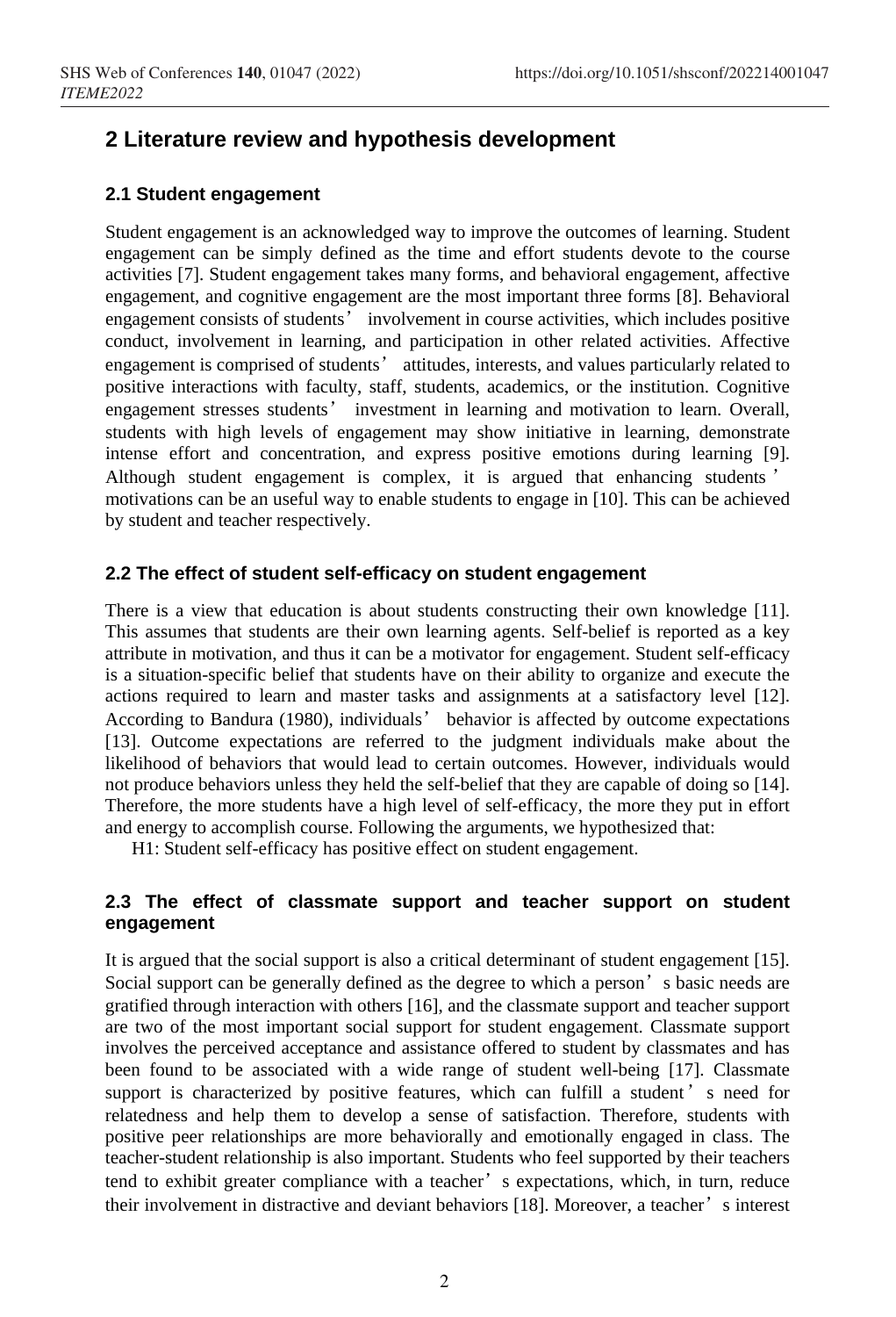in his or her students might also create an enjoyable, creative classroom environment that fosters student engagement [19]. Following the arguments, we hypothesized that:

H2: Classmate support has positive effect on student engagement.

H3: Teacher support has positive effect on student engagement.

# **3 Research design**

#### **3.1 Sample and data collection**

This paper tested the proposed hypotheses by using the survey data from Chinese graduate students. A pretest was conducted with aims to identify the potential problems of the questionnaire. After the pretest, the questionnaire was revised according to the feedbacks. The participants were randomly selected, and they were informed that the data they provided could only be used for research purposes. We sent 400 questionnaires, and 286 valid questionnaires were returned. The effective response rate was 71.5%.

#### **3.2 Variables and measures**

We used the scale of Wang et al. (2014) to measure student engagement [20]. The measurement includes three dimensions, which are behavioral engagement, affective engagement, and cognitive engagement. The student self-efficacy was measured by the scale of Pintrich and De Groot (1990) [21]. The classmate support and teacher support were measured by the scale of Torsheim et al. (2012) [22].

#### **3.3 Reliability and validity**

Cronbach's α is commonly used to evaluate the reliability of multi-item scales. The Cronbach's α value of student engagement was 0.895. The Cronbach's α values of student self-efficacy was 0.785. The Cronbach's α values of classmate support and teacher support were 0.807 and 0.850 respectively. All values were larger than 0.7, which indicated that the measurement has good reliability.

|                          | Means | SD   |           | $\overline{c}$ | 3         | 4         | 5         | 6         |
|--------------------------|-------|------|-----------|----------------|-----------|-----------|-----------|-----------|
| Behavioral<br>engagement | 3.84  | 0.93 | 1.000     |                |           |           |           |           |
| Affective<br>engagement  | 3.37  | 0.99 | $0.468**$ | 1.000          |           |           |           |           |
| Cognitive<br>engagement  | 3.26  | 0.99 | $0.412**$ | $0.751**$      | 1.000     |           |           |           |
| Student self-efficacy    | 3.35  | 0.57 | $0.410**$ | $0.437**$      | $0.387**$ | 1.000     |           |           |
| Classmate support        | 3.77  | 0.84 | $0.203*$  | $0.410**$      | $0.336**$ | $0.430**$ | 1.000     |           |
| Teacher support          | 2.93  | 0.74 | $0.492**$ | $0.436**$      | $0.422**$ | $0.516**$ | $0.437**$ | 1.00<br>0 |

**Table 1.** Means, standard deviations and correlations.

Note: \*\*P<0.01

Exploratory factor analysis was performed to test whether the items of student engagement were loaded on the designed dimension. The results indicated that all the items were loaded at the designed dimension, which verified the construct validity.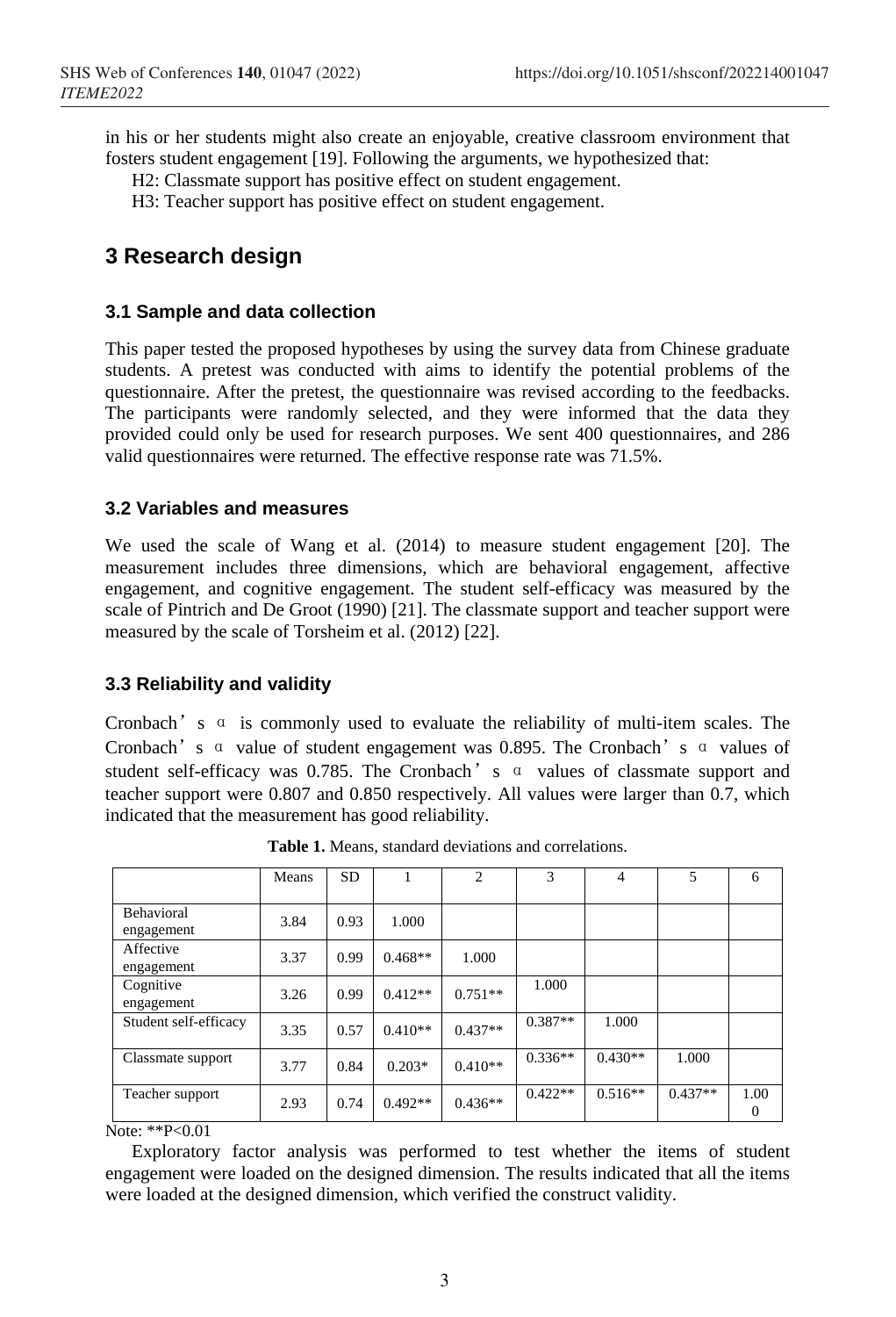### **4 Results**

Table 1 displays descriptive statistics of the variables. The results showed that student selfefficacy, classmate support and teacher support have significantly positive correlations with student engagement.

This paper run regression analysis to test the proposed hypotheses. The results were shown in Table 2, Table 3 and Table 4.

|                       | B     | SЕ    | Standardized<br>Coefficients |        | Sig.  |
|-----------------------|-------|-------|------------------------------|--------|-------|
| Constant              | 2.127 | 0.117 |                              | 18.185 | 0.000 |
| Student self-efficacy | 0.225 | 0.067 | 0.366                        | 3.381  | 0.001 |
| Classmate support     | 0.079 | 0.06  | 0.136                        | 1.311  | 0.192 |
| Teacher support       | 0.225 | 0.07  | 0.390                        | 3.202  | 0.002 |

**Table 2.** The regression result of behavioral engagement.

From Table 2, we can know that student self-efficacy and teacher support have significant impacts on behavioral engagement.

|                       | В     | SE    | Standardized<br>Coefficients |       | Sig.  |
|-----------------------|-------|-------|------------------------------|-------|-------|
| Constant              | 0.459 | 0.127 |                              | 3.614 | 0.000 |
| Student self-efficacy | 0.375 | 0.072 | 0.416                        | 5.179 | 0.000 |
| Classmate support     | 0.336 | 0.066 | 0.396                        | 5.127 | 0.000 |
| Teacher support       | 0.131 | 0.076 | 0.155                        | 1.709 | 0.090 |

**Table 3.** The regression result of affective engagement.

From Table 3, we can know that student self-efficacy, classmate support and teacher support all have significant impacts on affective engagement.

|                       | В     | SЕ    | Standardized<br>Coefficients |       | Sig.  |
|-----------------------|-------|-------|------------------------------|-------|-------|
| Constant              | 0.980 | 0.163 |                              | 6.002 | 0.000 |
| Student self-efficacy | 0.229 | 0.093 | 0.290                        | 2.467 | 0.015 |
| Classmate support     | 0.137 | 0.098 | 0.185                        | 1.399 | 0.165 |
| Teacher support       | 0.295 | 0.084 | 0.395                        | 3.499 | 0.001 |

**Table 4.** The regression result of cognitive engagement.

From Table 4, we can know that student self-efficacy and teacher support have significant impacts on affective engagement. Altogether, the three proposed hypotheses are all verified.

#### **5 Discussion and conclusion**

Student engagement is important because it could help students gain the most from their higher education experience. This paper investigates how to improve student engagement, and the results show that student self-efficacy, classmate support, and teacher support have significant positive effects on student engagement.

Our findings offer important theoretical contribution. This paper provides theoretical arguments and empirical evidence for illustrating the impacts of self-efficacy, classmate support, and teacher support on student engagement. This contributes to the broader literature on student engagement of graduate student by identifying the important antecedents, and provides a promising potential direction for college to improve the student engagement of graduate students. Our findings also contribute to practices. Our finding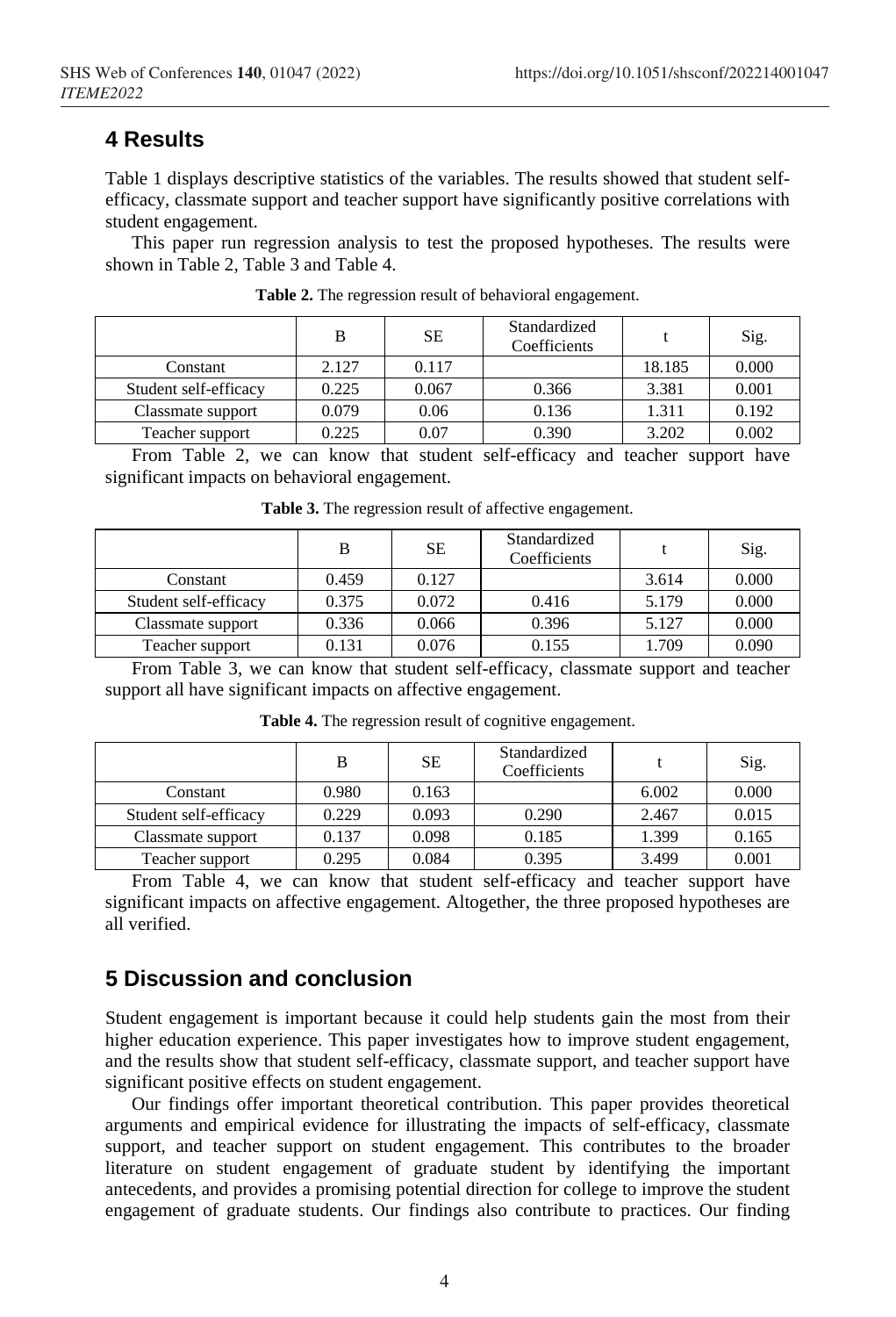highlights the value of self-efficacy, classmate support, and teacher support. Hence, college should take measures to promote self-efficacy, classmate support, and teacher support.

Although this paper offers some important points, it also has some limitations that can be addressed in the future research. Firstly, this paper only describes the direct impact of self-efficacy, classmate support, and teacher support on student engagement, but a limitation is that it does not explain the mediating mechanisms and moderating mechanisms of these relationships. Therefore, in order to get more benefits from self-efficacy, classmate support, and teacher support, future research is encouraged to investigate the mediating mechanisms and moderating mechanisms.

Secondly, this paper is only focused on the internal factors, and does not consider external environmental factors. However, the external environment can also affect student engagement. Future research is needed to explore the potential effect of external environment on student engagement, which would offer a more integrated explanation.

This research was supported by the Research Project of Postgraduate Education Reform in Harbin Institute of Technology, and the Research Project of Postgraduate Education and Teaching Reform in Harbin Institute of Technology (Weihai).

## **References**

- 1. Hayter C S, Lubynsky R, Maroulis S. Who is the academic entrepreneur? The role of graduate students in the development of university spinoffs[J]. J. Technol. Transf., 2017, **42**(6): 1237-1254.
- 2. Zilvinskis J, Masseria A A, Pike G R. Student engagement and student learning: Examining the convergent and discriminant validity of the revised national survey of student engagement[J]. Res. High. Educ., 2017, **58**(8): 880-903.
- 3. Peters H, Zdravkovic M, João Costa M, et al. Twelve tips for enhancing student engagement[J]. Med. Teach., 2019, **41**(6): 632-637.
- 4. Alicea S, Suárez-Orozco C, Singh S, et al. Observing classroom engagement in community college: A systematic approach[J]. Educ. Eval. Policy Anal., 2016, **38**(4): 757-782.
- 5. Hardman J. Tutor-student interaction in seminar teaching: Implications for professional development[J]. Act. Learn. High. Educ., 2016, **17**(1): 63-76.
- 6. Caratelli L A, Bostwick J R, Templin T, et al. Development and evaluation of an interprofessional seminar pilot course to enhance collaboration between health professions at a student-run clinic for underserved populations[J]. J. Interprofessional Care, 2020, **34**(3): 422-426.
- 7. Wang M T, Willett J B, Eccles J S. The assessment of school engagement: Examining dimensionality and measurement invariance by gender and race/ethnicity[J]. J. Sch. Psychol., 2011, **49**(4): 465-480.
- 8. Fredricks J A, Blumenfeld P C, Paris A H. School engagement: Potential of the concept, state of the evidence[J]. Rev. Educ. Res., 2004, **74**(1): 59-109.
- 9. Prendergast S, Rickinson M. Understanding school engagement in and with research[J]. Aust. Educ. Res., 2019, **46**(1): 17-39.
- 10. Zepke N, Leach L. Improving student engagement: Ten proposals for action[J]. Act. Learn. High. Educ., 2010, **11**(3): 167-177.